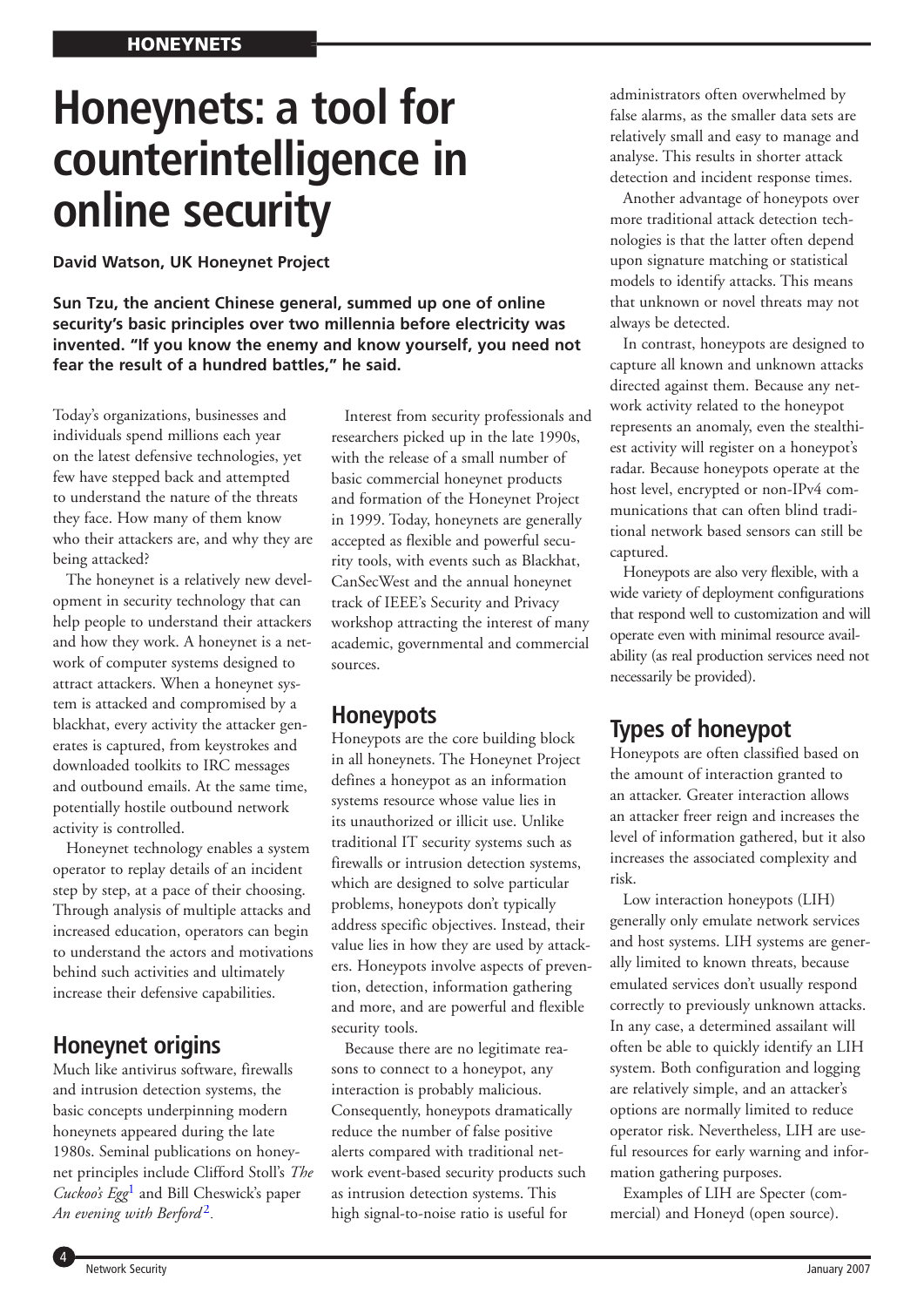#### **HONEYNETS**



Both software-only solutions allow a single LIH host to emulate multiple common network services of one or more operating systems and log all detected activity.

Honeyd can generate entire virtual networks of fake hosts, gateways and routers on a single physical machine, complete with thousands of virtual IP stacks that will pass operating system fingerprinting tests such as an nmap scan. A single honeyd server can easily scatter virtual honeypots throughout the unused IP address space of a production network, including support for extensive routing topologies, and can even introduce network latency and apply QoS rules. This makes honeyd a flexible and fairly powerful host simulation, monitoring and alerting tool.

### **Understanding HIH**

Unlike functionally-limited LIH, high interaction honeypots (HIH) provide entire operating systems running real applications for attackers to interact with. Services are no longer emulated. Instead, real computers are deployed for attackers to remotely compromise.

HIH provide great advantages, in that attackers can not only probe the honeypot but can actually break in and run command shells and applications or download new exploits and toolkits. Because all services are real, HIH can detect novel activities. They can gather extensive detail about an attacker's actions, including keystrokes and

interactive sessions, which increase the opportunity to analyse potential threats.

Other HIH benefits include optimization at deployment time for subsequent forensic analysis. For example, they can use pre-computed MD5 file hashes to support the easy detection of subsequent file system modification. They generally have shorter, more focused deployment life spans, with the associated reduction in unwanted system activity that can potentially slow down incident analysis.

The downside to HIH is that higher levels of interaction increase the level of risk. Attackers have more potential to use the honeypot for malicious purposes. Constraining attackers and controlling outbound data are the greatest challenges for honeynet operators.

HIH are also more complex. Real computer systems must be deployed and managed, and must be supported by covert monitoring systems required to observe the attacker's actions. Because malicious users will potentially be accessing the honeypot systems, before deploying HIH within your organisation, you should also investigate any relevant local legal issues and address concerns about liability for an attacker's actions.

### **Production vs research**

Honeypots are often further classified into production or research honeypots, depending upon their intended objectives and deployment architecture. Production honeypots are used to detect, respond to and possibly prevent attacks,

by mirroring production systems or distracting attackers from higher value targets. Techniques used include slowing down network scanners and DoS attacks using 'sticky' techniques such as LaBrea Tarpits, or confusing attacker with large numbers of low value targets and greatly increasing the amount of noisy scanning required.

Honeypots can easily be taken offline and analysed in situations when real production systems could not, and they also provide excellent preparation and training in incident handling (such as establishing internal incident response plans, chain of custody processes and localised forensics best practices). Honeypots can also be rolled out relatively rapidly to provide additional live analysis and detection capabilities in areas facing raised security threat levels.

Research honeypots are generally deployed in much wider ranges of configurations and are primarily intended to capture and analyse malicious activity, gather information, detect trends and better understand blackhat tools, techniques and motivations.

# **How honeynets evolved**

The term 'honeynet' was coined by the Honeynet Project when trying to describe whole networks of HIH. Honeynets are the most powerful and complex types of HIH, providing entire networks of real computer systems for attackers to fully interact with.

A honeynet covertly observes every action of an attacker in complete detail. It's a computer version of the reality TV programme *Big Brother* house, where the environment appears real but in fact only exists for the purpose of observing the behaviour of its participants. Unlike most reality TV shows, however, the contestants are hopefully unaware of their audience and definitely won't be winning any popularity prizes!

First-generation honeynets were crude affairs comprising separate physical hardware devices running multiple operating systems, and were often difficult to configure and support remotely. They operated at layer 3 of the OSI model and were non-transparent to IP traffic. They

5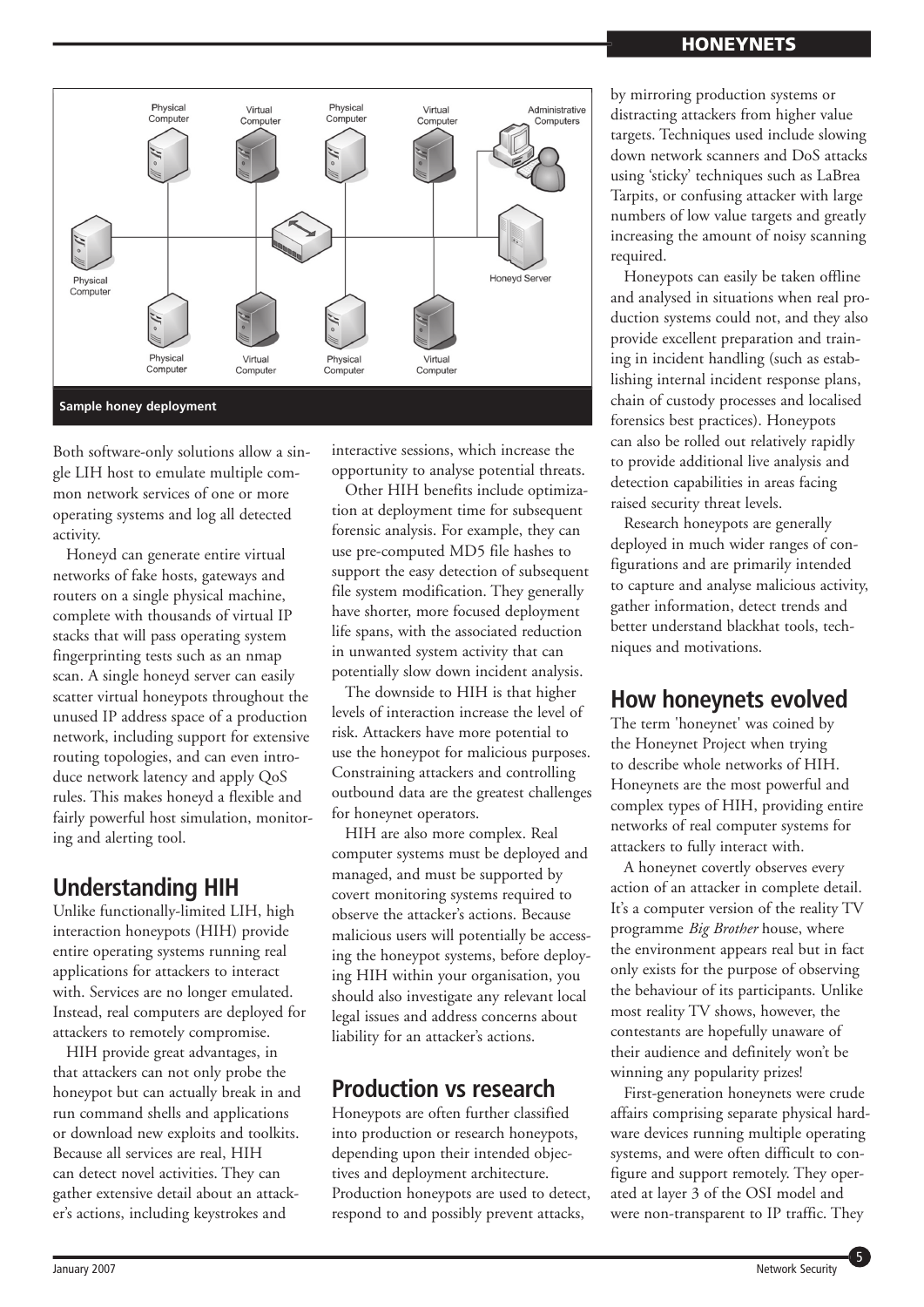#### **HONEYNETS**

were potentially intrusive and often easy to detect by observing traceroute output and increased time-to live counts. These honeynets were able to capture plain text attacker communications, but were easily defeated by encryption or non-standard network protocols.

Second-generation honeynets provided greater integration with purpose-built tools for key tasks. They were often consolidated onto single devices to reduce hardware requirements, support and management costs. Honeynet network architecture evolved to become stealthier and more intelligent, adding transparency and multiple layers to make detection more difficult.

Solutions to the challenges of encryption and outbound attack mitigation were also developed. The Honeynet Project released Eeyore, its second-generation honeywall gateway, in 2003. Eeyore was a bootable LiveCD running a cut down busybox Linux kernel. This eased deployment pains and increased the number of people deploying honeynets, but it was still quite inflexible and hard to customise or maintain over long periods.

## **Current honeynet technology**

The 2005 release of Roo, the Honeynet Project's next generation honeywall gateway, delivered a full local hard drive installation of the Fedora Core 3 operating system, and added easy updating, online documentation and a number of additional data analysis features. The Roo honeywall is designed for transparent deployment in front of all honeypots, with honeynet and management traffic transmitted over separate physical network interfaces.

For data control, Roo implements layer 2 bridging. This transparently forwards Ethernet frames between an external and internal network interface and allows significant activities to be performed on packets during the transition process. Features include an iptables-based firewall to manage all IP network connections, packet rate limitation capabilities to throttle outbound honeypot network activity, and support for both whitelists and blacklists.



Roo also features snort\_inline, an intrusion prevention system developed by the Honeynet Project and designed to inspect outbound network traffic for signs of malicious signatures then covertly block or mangle the suspected traffic. These advances in data control

substantially improve the protection now

available to honeynet operators. These features offer multiple layers of data capture. This data is supplemented by full network packet capture, passive operating system detection (p0f) and network flow analysis and aggregation (using Argus and the Honeynet Project's own HFlow application). All honeypot-related network activity is processed and then logged in a MySQL database, which is accessible via the secure web based "Walleye" analysis interface. Real time email or pager alerting plus daily network summary report capabilities are also provided.

## **Sebek**

The Honeynet Project's Sebek tool addresses the challenge of host-based monitoring and capturing encrypted data. It employs a loadable kernel

module approach (more often seen in blackhat rootkits) to handle host data capture in the kernel rather than the user space, making it much harder to detect and defeat. Trojaned read() calls capture all user keystrokes and file/socket read activity, which is then written to nonlocal storage via UDP network packets. This traffic is hidden from system users by bypassing the host's own IP stack and instead writing the data directly to the network card device driver, effectively rendering it invisible to an attacker, even if root access and a network packet sniffer are available. The Sebek client is available for Linux, \*BSD, Solaris and Windows operating systems.

### **Honeynets in the real world**

Production honeynets are regularly deployed to provide early warning and attack detection capabilities, or to alert organizations to potential insider threats. Law enforcement, governments and ISPs are actively involved in many forms of honeynet-related activity, such as critical infrastructure protection, international

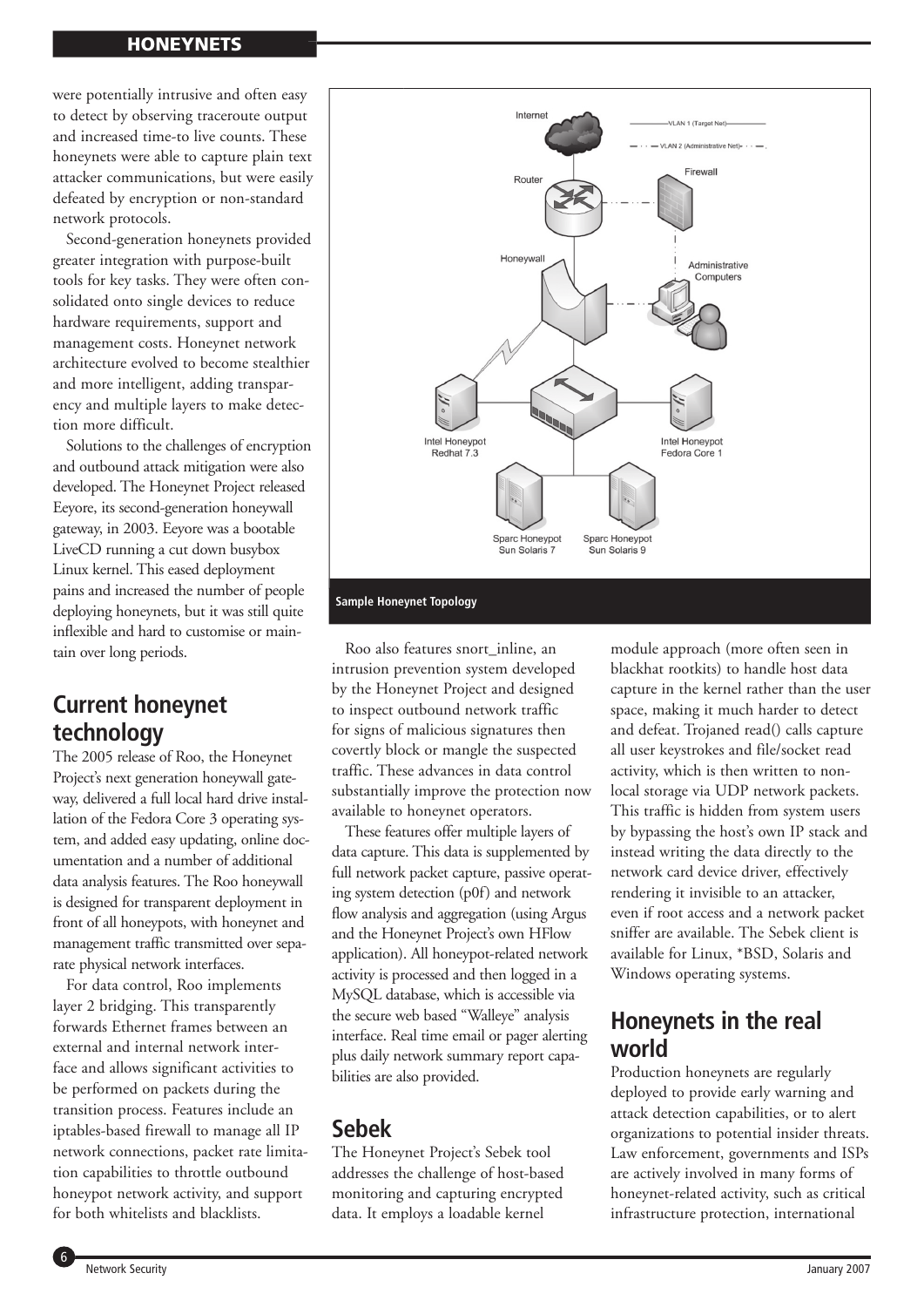botnet tracking and establishing global early warning systems.

Honeypots help to defend Internet users against spam, phishing and other forms of cybercrime activity. They harvest new exploits and malicious code for the signature generation programmes of major antivirus vendors, and detect new network activity for inclusion in intrusion detection and prevention system updates. Client-side honeypots continuously process queues of suspect emails and instant messages, or crawl the web looking for malicious content, so that popular email and web clients can then block such material through the latest security updates and watch lists.

Research honeynets are used to gather information about current computer security threats, help detect worm outbreaks and assist in tracking global information security trends. Because the data collected by honeynets are observed blackhat actions and not just the isolated analysis of malicious code, honeynets help to educate security researchers and academics, corporate system administrators and infrastructure protection groups, law enforcement agents, military intelligence and even home computer users. Improving the community's knowledge of blackhat tools, tactics and motivations is an important part of improving our overall defences, and a continually evolving process.

Current areas of research by the Honeynet Project include global distributed honeynet deployments (for early warning and long term trend analysis), improvements in honeynet data analysis (through the establishment of a unified security data analysis framework and visual programming environment), operating high-value honeypots (initially within the financial services industry), detection of insider threats, anti-spam honeypots, real time dynamic analysis of newly detected malware, and detection and mitigation of botnet command and control channels. Semi-automated attack profiling and integration of post compromise forensic databases remains a longer term goal.

#### **Types of honeynet research**

Honeynet Project members have previously used honeynets to successfully:

- Analyse attacks against common operating systems and determine average 'time to compromise' models for standard operating system configurations.
- Reverse engineer new zero-day malware, worms and mass scanning tools / autorooters.
- Publish one of the first documented cases of underground credit card trading and organised cybercrime, and repeatedly track online cybercriminals involved in financial scams such as carding.
- Capture and categorise phishing and pharming techniques, along with observing various spam, open proxy operations, identify theft and DDoS extortion rackets.
- Observe attackers setting up their public websites, forums and IRC servers on compromised honeypots, or embarking on political hacktivism campaigns (such as in India, Pakistan and Indonesia).
- Produce one of the first profiling models for blackhat social interaction, based on captured IRC data and real world observation.
- Detect unusual network activity, such as IPv6 traffic tunnelled over IPv4 (a group of Italian hackers breaking into NASA via Solaris servers in Mexico), hacking sessions being tunnelled over Network Voice Protocol and malicious peer-to-peer activity on production networks.
- Analyse malware and botnet propagation mechanisms and then build botnet command and control detection and mitigation solutions.
- Track the market for botnet rental services and other underground pseudo-currencies, such as credit card details and account credentials.

### **The security arms race**

Over the past decade, the main forms of observed malicious activity have regularly changed. PC antivirus software greatly reduced infection rates from physical media, but widespread network communications opened up other avenues of attack to the blackhats. Early manual intrusions on poorly configured systems were countered through establishing better systems management techniques and adding simple access control lists. Mass scanning of network services and the impact of network worms was mitigated through more advanced firewall technologies and new intrusion detection systems, but the growth in broadband internet access exposed many more PC systems to the blackhat threat.

Worms once again became commonplace, but recent security improvements - especially to the MS Windows desktop - reduced the effectiveness of network based attacks and forced attackers to move up the application stack. Client and online applications are now usually their targets, and increasingly social engineering and targeted attacks that use short-lived, custom crafted trojans are becoming the blackhat norm, with financial gains almost always the main goal.

Although honeynet technology continues to evolve, so do blackhat countermeasures. Honeypots running default configurations become less attractive once mass scanning activity is reduced, and more effort is now required to 'sweeten' research honeynets and attract advanced or targeted threats. Additional work is also required to disguise honeypots and prevent their true purpose being exposed, and larger scale honeynet deployments are required to study global rather than local trends.

Honeynet technology is obviously subject to blackhat scrutiny, as all the Honeynet Project's tools and research is given away to the public under open source licenses, so blackhat papers on subjects such as detecting and disabling Sebek, fingerprinting a honeypot, or detecting the presence of honeywall network traffic rate limits by measuring packet throughput regularly require corresponding improvements in honeynet technology and deployment practices.

7